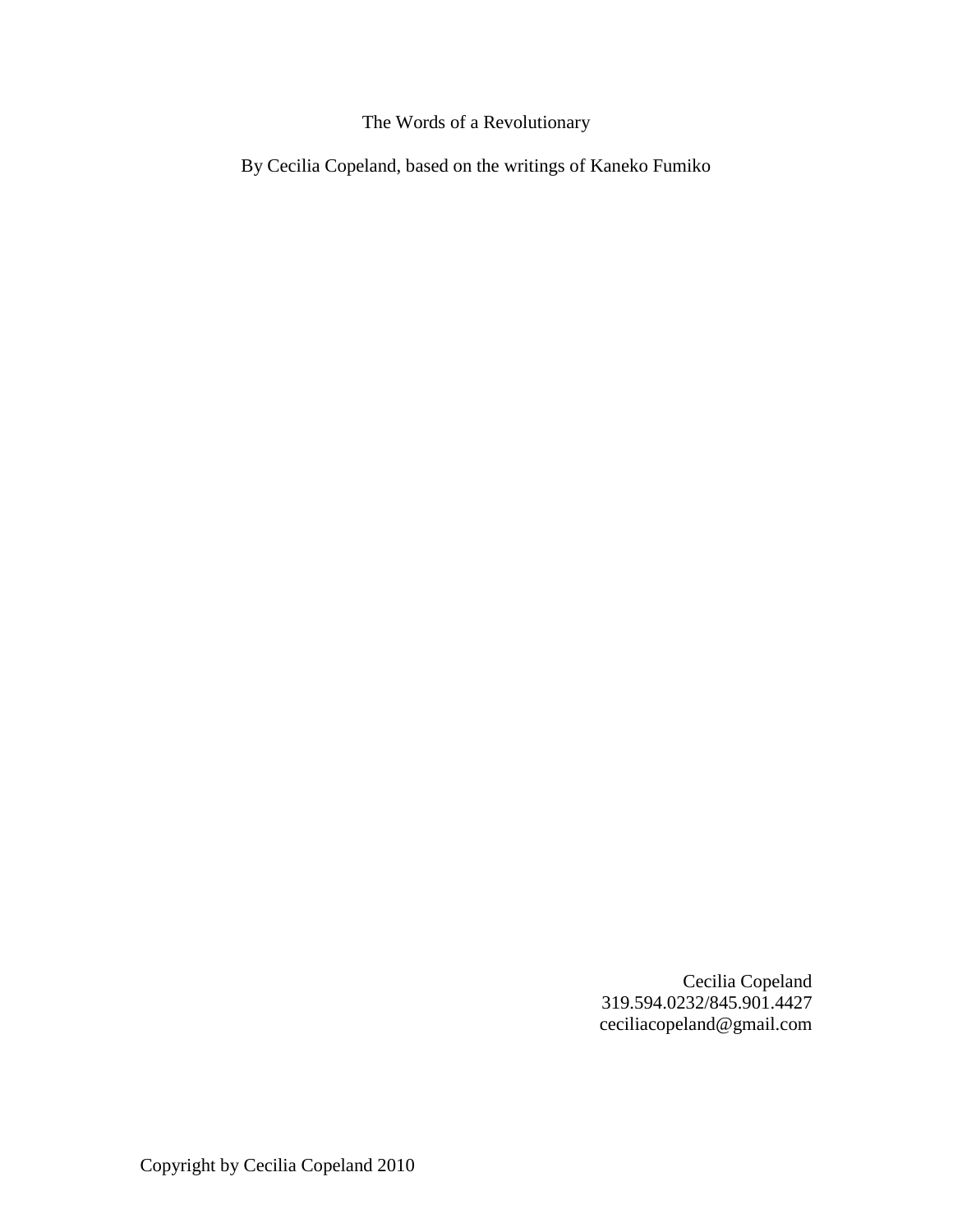## Kaneko:

As I look back on my life I am left with questions. I don't think, looking back that I would've done anything differently. No, I did the best I could at the time, the best I knew how. But, as I look back at the people I've known some good, some bad… I have questions.

How is the world the way it is? How can people be surrounded by so much beauty and be so ugly? How can people be heartlessly cruel as if they had no emotions at all? How can people blindly believe in a fantasy of hierarchy when the truth, so blatantly obvious to me, is that each of us- all of us are the same. There is not one person who should have the right determine the fate of the rest. No-one should be able to send another to their death. No-one should be able to tell a person to kill in their name. No group should be able to declare war on another. What is war? It is a joke being played on people. A game, in which, so called underlings, are sacrificed for the sake of land or worse… the whim of a person who has the power to make it so.

We are capable of so much, desirous of greatness, but what stands in our way? We do. We, as people stand in our own way. We hurt each other, we control each other, punish each other for wrongs we imagine. We follow the word of our social betters or higher up's as if they were gospel. We pretend that they hold a more important place, and that to disobey them is to go against nature in some way. That is not so. It is nature to follow our own hearts. How are we to ever know what is in our own hearts if are never given the opportunity to find out? How are we to comprehend the possibilities of our future if all of our past was spent being indoctrinated into a mindset of subordination?